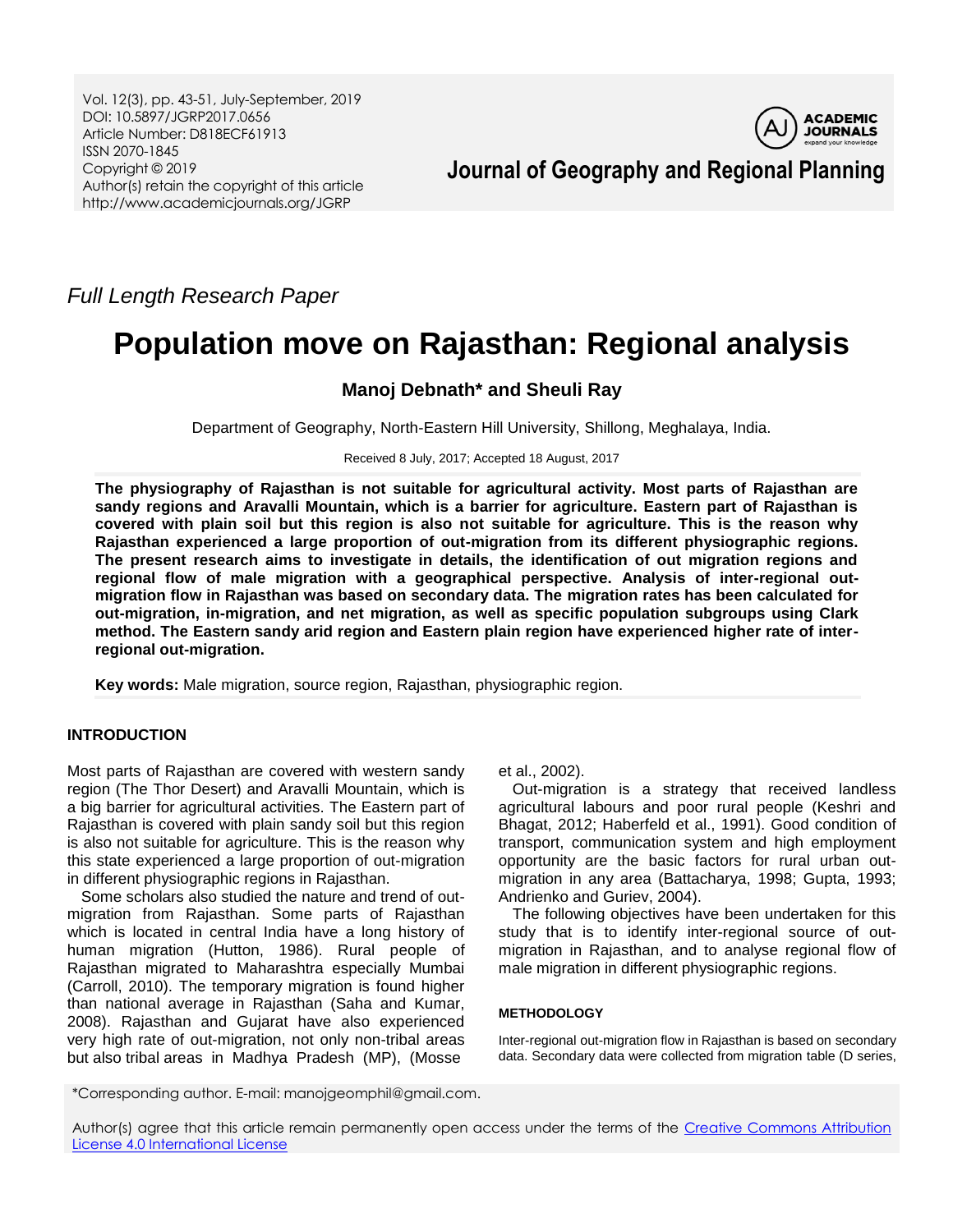2001). The census of India provided enough data to analyse interregional migration flow and pattern of out-migration in Rajasthan.

The study was essentially based on 2001 migration data. Unfortunately, migration data for the 2011 census was yet to be released for Rajasthan. Migration rates can be calculated for outmigration, in-migration and net migration, as well as specific subgroups of population by Clark (1986) method:

$$
Ir = \frac{I}{P} .K \,, \quad Or = \frac{O}{P} .K \,, \quad Nr = \frac{I-O}{P} .K
$$

Where,

*Ir = In–migration rate, Nr = net –migration rate, Or = out –migrantsrate* 

 $K = constant$  (usually 1000 or 100) Ir = In–migration rate,  $Nr = net - migration$  rate,  $Or = out - migrants$ <br>  $O = number of out - migrants, I = number of in - migrants, P = Population,$ *F* = *In*=*nugration rate,*  $M - T$ *<br><i>D* = *number of out* – *migrants*, *I*<br>*K* = *constant* (*usually* 1000 *or*  $= In-migration$  rate,  $Nr = net-migration$  rate,  $Or = out-migrantsra$ <br> $= number of out-migrants, I = number of in-migrants, P = Population$ 

Inter-regional out-migration analysis has been done by classifying all the districts of the state into physiographic region. In physiographic point of view, the state is divided into five broad regions that is, sandy arid plain, semi-arid plain/Bangur Region, Aravalli Range and Hilly Region, eastern plain and Hadoti Plateau regions for showing the out migration patterns. The districts have been taken as the basic unit of the study. As at 2001, there were 32 districts in Rajasthan.

Simple method was used for the analysis of net-migration or gain and loss migration. The sum of in-migrants and out-migrants represents the gross migrants; whereas net migration is calculated from in-migrants-out-migrants to total population (Census Atlas, 1971).

The study focus on the two streams of migration, total migration, and male out-migration. All the migrants will also be classified on the basis of distance: short (intra-district), medium (inter-district), and long (inter-state).

Inter-regional male outmigration will be analysed, using mean and standard deviation method. The inter-regional variation in outmigration at the district level used different statistical techniques like average mean of out-migration, standard deviation and co-efficient of variation.

#### **RESULT AND DISCUSSION**

Rajasthan is the largest state in India and is located at the western part of the country. It lies between 23°3' N to 30°12'N and 69°30'E to 78°18'E. Rajasthan is bounded by Pakistan in the west and north-west, Punjab in the north, Haryana in the north-east, Uttar Pradesh in the east, Madhya Pradesh in the south-east, and Gujarat in the south-west India.

Due to the position of Araballi Hill in the middle portion of the state, Rajasthan is divided mainly into two parts, Eastern Rajasthan and Western Rajasthan. In physiographic point of view, there are five major regions (Joshi, 2008; Depan, 2011; Kumar, 2014) which are:

- 1. Western Sandy Arid Region (6 districts)
- 2. Semi-Arid Region (6 districts)
- 3. Araballi Range and Hilly Region (7 districts)
- 4. Eastern Plain (11 districts) and
- 5. Hadoti Plateau Region (3 districts).

Physiographic region does not follow any administrative boundary but for the purpose of analysis districts are classified under different regions (Table 1).

#### **Inter-regional variation of out-migration**

The entire study has been analysed on the basis of physiographic region. For the purpose of this study, a broad physiographic region again has been divided into sub-regions and region wise division has been done at district level.

Physiographic region does not follow any administrative boundary but for the purpose of analysis districts are classified under different regions. In recent decades, Rajasthan has faced a great proportion of out-migration from different regions. Inter-regional or inter-district outmigration rate is defined as the proportion of total outmigrants from the given region or district to total population of that region or district during the specific period of time (Nangia and Kumar, 2007).

The range of out-migration has been classified by using mean and standard deviation method. The rate of total outmigration varies significantly across the districts within and across physiographic regions (Table 2).

Figure 1 delineates the inter-regional distribution of total out-migration in Rajasthan. From the figure, it is clear that this state observed diverse nature of outmigration. Very high rate (above 8.91 %) of out-migration was observed in six districts among the thirty two districts in Rajasthan. Churu from Western Sandy Region; Sikar from Semi-arid Plain; Ajmer from Aravalli Range; Hilly, Dausa, Tonk and Sawai Madhopur districts from Eastern Plain regions experienced very high rate of out-migration. High rate (6.55 to 8.91%) of out-migration is found in northern part of Western Sandy Region, covering almost the entire region in Semi-arid Plain and parts of Hadoti Plateau and Eastern Plain regions.

From the aforementioned analysis it is clear that more than half of the districts that is, 18 in Rajasthan has observed high and very high rate of inter-regional or interdistrict out-migration due to absence of job opportunity, agricultural suitability, accessibility, social and economic underdevelopment, etc (Figure 1).

The districts including the category of moderate rate (4.19 to 6.55%) of out-migration are mainly found in south-western part of Western Sandy Region, northern and southern part of Aravalli Range and Hilly, and southern part of Eastern Plain regions. From Table 2 it is clear that only four districts out of thirty two districts experienced low rate of inter-district out-migration in Rajasthan. Form this point of view, it can be imagined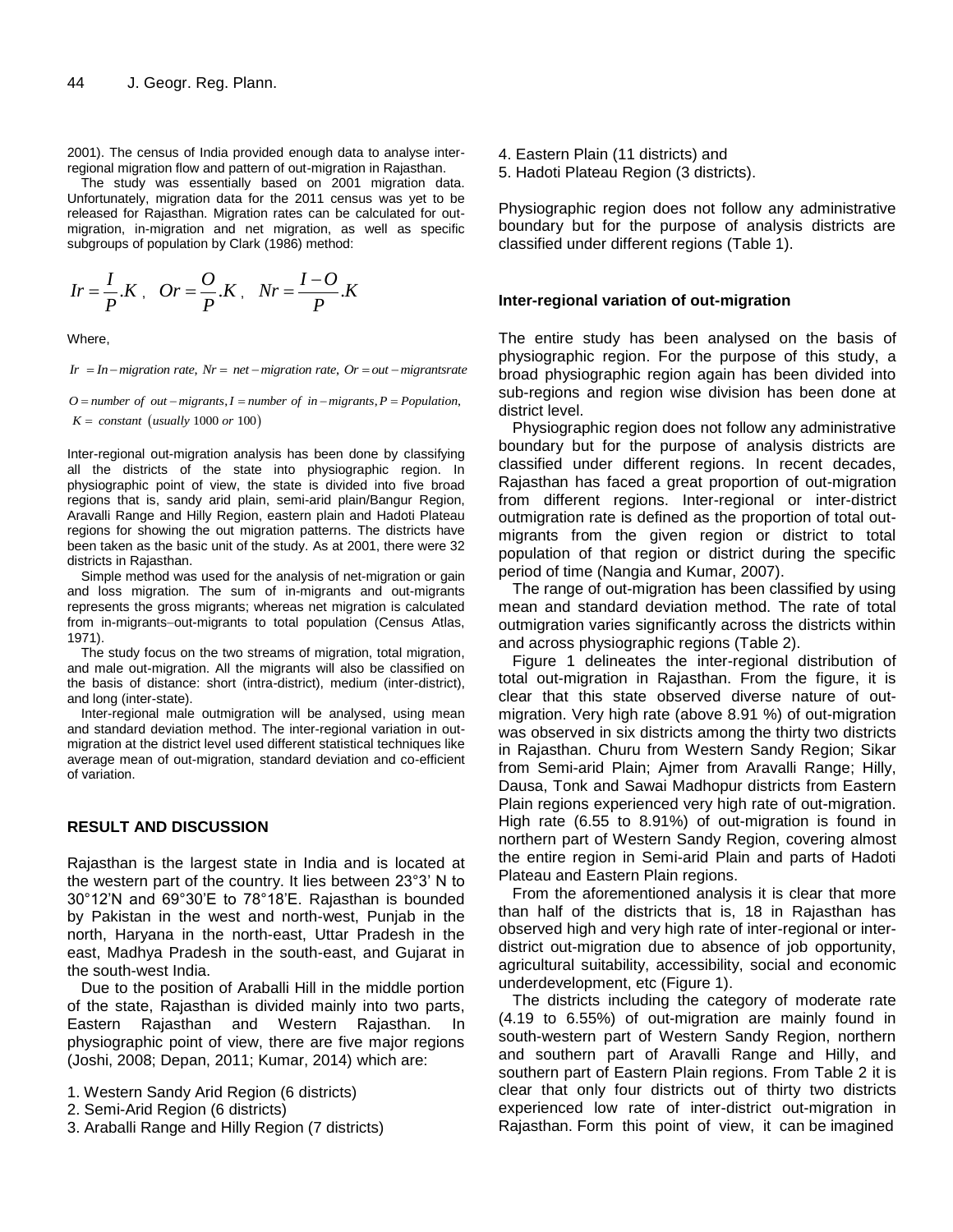| Regions                   | <b>Respective districts</b>                                                                      |
|---------------------------|--------------------------------------------------------------------------------------------------|
| Western sandy arid region | Jaisalmer, Barmer, Ganganagar, Hanumangarh, Bikaner, Churu                                       |
| Eastern semi-arid plain   | Jhunjhunun, Nagaur, Jodhpur, Jalor, Pali, Sikar                                                  |
| Aravalli range and hilly  | Jaipur, Sirohi, Ajmer, Rajsamand, Udaipur, Dungarpur, Alwar                                      |
| Eastern plain             | Bharatpur, Dhaulpur, Karauli, Sawai Madhopur, Dausa, Tonk, Bhilwara, Budi, Chittorgarh, Banswara |
| Hadoti plateau            | Kota, Jhalawar, Baran, Bundi                                                                     |

**Table 1.** Classification of physiographical regions of Rajasthan.

Source: Joshi (2008), Depan (2011), Kumar (2014).

**Table 2.** Inter-regional out-migration pattern in Rajasthan, 2001.

| Category  | Range             | <b>Districts</b>                                                                                                    | <b>No</b>       | Physiographic regions                                                                                  |
|-----------|-------------------|---------------------------------------------------------------------------------------------------------------------|-----------------|--------------------------------------------------------------------------------------------------------|
| Very high | Above 8.91        | Churu<br>Sikar<br>Ajmer<br>Dausa, Tonk, Sawai Madhopur                                                              | 6               | Western Sandy Region<br>Semi-arid Plain<br>Aravalli Range and Hilly<br>Eastern Plain                   |
| High      | 6.55-8.91         | Ganganagar, Hanumangarh, Bikaner<br>Jhunjhunun, Nagaur, Jodhpur, Pali<br>Rajaamand<br>Karauli, Bundi<br>Baran, Kota | 12 <sup>2</sup> | Western Sandy Region<br>Semi-arid Plain<br>Aravalli Range and Hilly<br>Eastern Plain<br>Hadoti Plateau |
| Moderate  | 4.19-6.55         | Jaisalmer, Barmer<br>Sirohi, Udaipur, Jaipur, Alwar<br>Bharatpur, Bhilwara, Chittaurgarh<br>Chalawar                | 10              | Western Sandy Region<br>Aravalli Range and Hilly<br>Eastern Plain<br>Hadoti Plateau                    |
| Low       | <b>Below 4.19</b> | Jalor<br>Dungarpur<br>Dhaulpur, Banswara                                                                            | 4               | Semi-arid Plain<br>Aravalli Range and Hilly<br>Eastern Plain                                           |

Source: Census of India, Rajasthan, migration table: D-11: Persons born and enumerated in districts of the state.

that most of the districts in Rajasthan are faced with high risk of out-migration.

From the physiographic point of view, except Aravally Range and Hilly Region, all other regions also experience similar average rate of out-migration in Rajasthan. Among the five physiographic regions, the Semi-Arid region has experienced high average proportion of out-migration (7.3%); whereas Aravally Range and Hilly Region experienced low average rate (5.7%). Table 3 depicts that among the total out-migrants semi-arid plain (26.63%), Aravally Range and Hilly Region (24.50 %), and Eastern Plain (24.40%) regions were observed to have one third of out-migration.

In terms of mobility, every country, state or region has its own individuality of migration units (Tiwari, 1992). The concept of population regions is developed by different

geographers from different views. Dube (1974), Smith (1928), and Chandna (1969) have given a brief description about the population regions. Tiwari (1992) used the population potential model and the composite scores method for the analysis of mobility regions (Table 4).

Mobility concentration regions or migration predominance regions are those regions which have experienced more than 7% out-migration to total population in Rajasthan (Figure 2). In Rajasthan, central and eastern districts have experienced high and very high rate of outmigration. Churu from Western Sandy Region; Sikar, Nagaur, Pali, Jhunjhunun from Semi-arid Plain; Ajmer, Rajaamand from Aravalli Range; Hilly, Dausa, Tonk, Sawai Madhopur, Karauli, Bundi districts from Eastern Plain; and Kota from Hadoti Plateau regions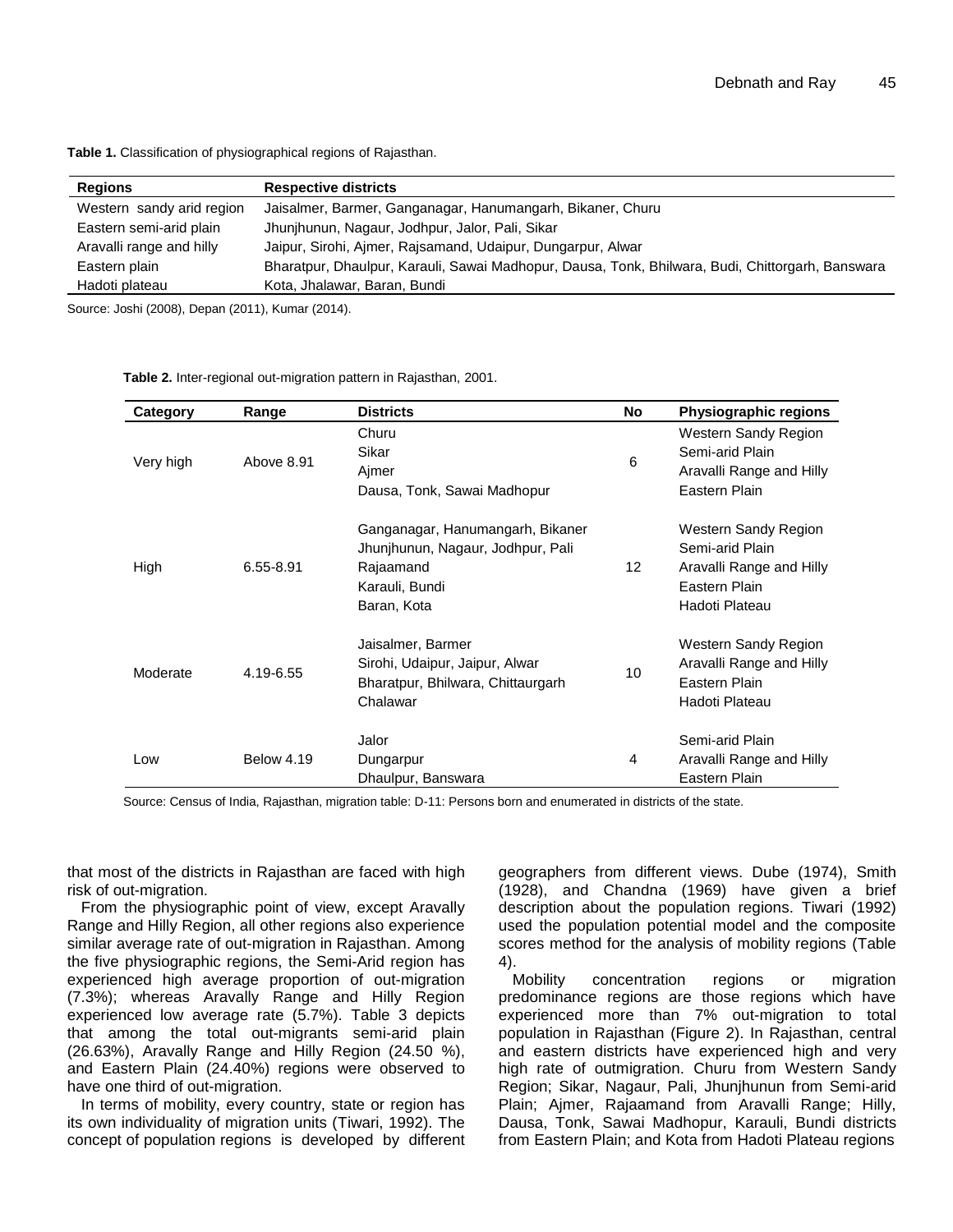

**Figure 1.** Inter-regional pattern of out-migration in Rajasthan, 2001.

| Table 3. Region wise percentage share of total out-migration. |  |  |
|---------------------------------------------------------------|--|--|
|---------------------------------------------------------------|--|--|

| <b>Regions</b>           | Average out-migration | <b>Total out-migration</b> | Region wise % of out-migration to total out-<br>migration |
|--------------------------|-----------------------|----------------------------|-----------------------------------------------------------|
| Western sandy arid       | 6.81                  | 647576                     | 17.59                                                     |
| Semi-arid plain          | 7.3                   | 980330                     | 26.63                                                     |
| Aravally range and hilly | 5.7                   | 902123                     | 24.50                                                     |
| Eastern plain            | 6.53                  | 898283                     | 24.40                                                     |
| Hadoti plateau           | 6.64                  | 253080                     | 6.87                                                      |

**Source:** Census of India, Rajasthan, migration table: D-11: Persons born and enumerated in districts of the state.

**Table 4.** Migration concentration regions in Rajasthan, 2001.

| Percentage of out-migration                          | <b>Districts</b>                            | <b>Physiographic regions</b> |
|------------------------------------------------------|---------------------------------------------|------------------------------|
|                                                      | Churu                                       | Western Sandy Region         |
|                                                      | Jhunjhunun, Sikar, Nagaur, Pali             | Semi-Arid Plain              |
| Concentration of out-migration regions (Above 7.00%) | Aimer, Raisamand,                           | Aravalli Range and Hilly     |
|                                                      | Dausa, Karauli, Sawai Madhopur, Tonk, Bundi | Eastern Plain                |
|                                                      | Kota                                        | Hadoti Plateau               |

Source: Census of India, Rajasthan, migration table: D-11: Persons born and enumerated in districts of the state.

experienced very high rate of out-migration that is, more than 7% out-migration to total population in the respective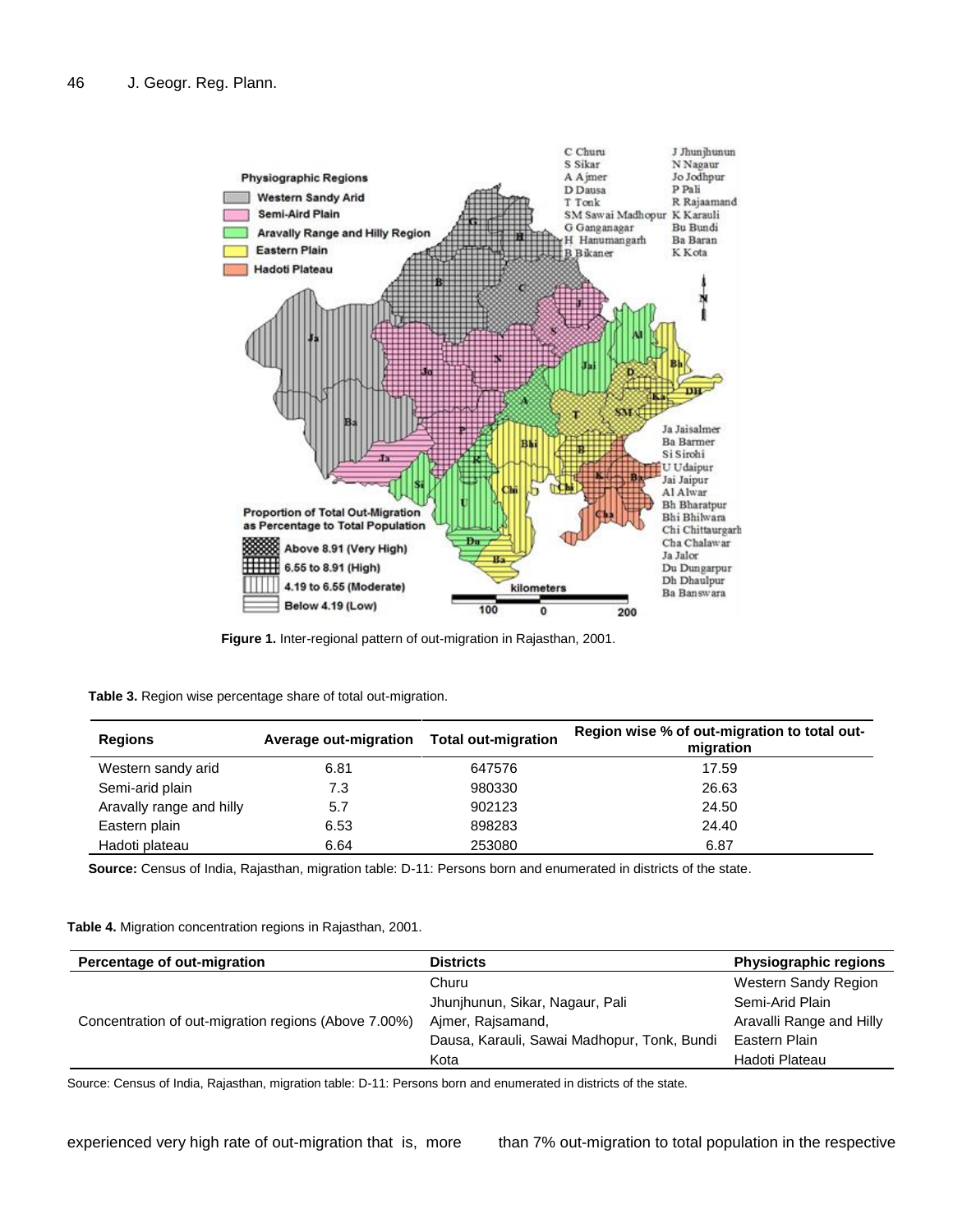

**Figure 2.** Concentration region out-migration in Rajasthan, 2001.

districts.

#### **Balance of migration**

Net migration means the difference between in-migration and out-migrants of an area in a specific period of time. Positive value means less out-migrant and more inmigrants; whereas negative value represents more outmigrants and less in-migrant.

Figure 3 shows net migration in different regions and districts in Rajasthan. Most of the parts of western sandy arid region, southern part and Jaipur from Aravally and hilly region and southern part of Eastern plain regions experienced positive migration balance.

The entire semi-arid plain and north-eastern part of eastern plain regions highlighted negative proportion of net-migration, meaning more out-migrants and less inmigration for absence of work opportunity for migrants.

Figure 3 shows an important pattern of net migration in Rajasthan. Western part and south-eastern part of Rajasthan observed positive rate of out-migration; whereas the entire middle portion of Rajasthan has

observed negative rate of out-migration.

#### **Inter-state male migration flow in Rajasthan**

The people of Rajasthan have not only crossed district boundary but have gone beyond crossing the state too. Neighbouring states and UTs like Maharashtra (24.15%), Gujarat (21.46%), Delhi (12.52 %), Haryana (9.40 %), and Madhya Pradesh (7.90 %) received around 75.42% of all out-migrants from Rajasthan.

Figure 4 shows that the intensity and consistency of out-migrants is higher in the neighbouring states of Rajasthan compared to those states which are located far away. Maharashtra, Gujarat, Delhi, Haryana, and Madhya Pradesh are the neighbouring states of Rajasthan and these states have received 75.42% of the out-migrants who crossed the state boundary.

Among the total out-migration pattern from Rajasthan to the other states of India, high rate (above 7.51%) of out-migration was recorded in Maharashtra, Gujarat, Madhya Pradesh, Haryana and Delhi. Moderate rate (2.51 to 7.51 %) of inter-state of out-migration was found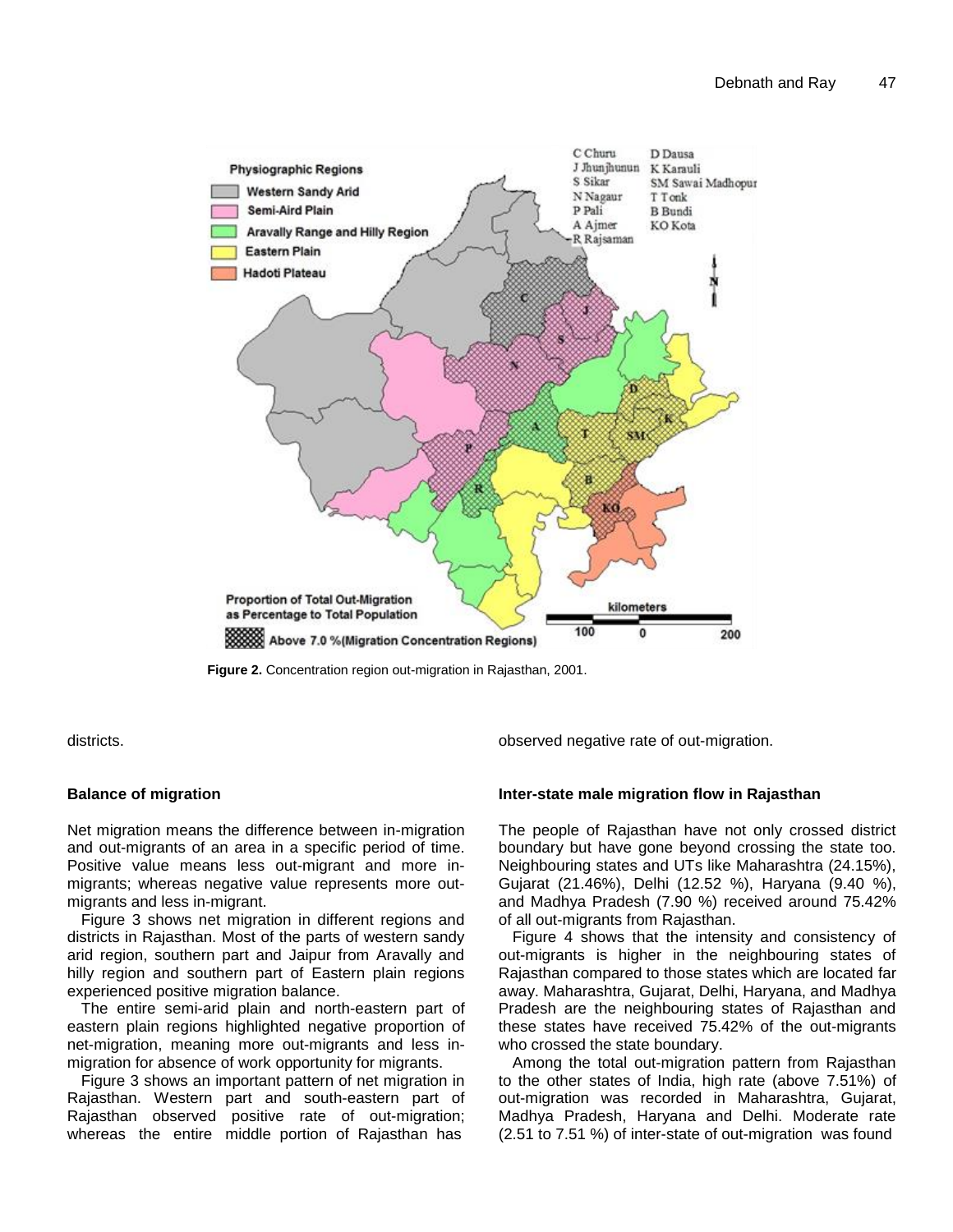

**Figure 3.** Positive and negative balance of migration, Rajasthan, 2001.

in Uttar Pradesh, Punjab, West Bengal and Tamil Nadu whereas the rest of the states and UTs received below 2.51% of all the out-migrants.

Premi (1980) suggested that in the case of short distance, females migrate more in rural areas whereas in long distance most of them migrate to the urban areas in search of work. Similarly, Piotrowski et al. (2013) said that short distance movements are likely to be marriage related while long-distance movements are probably work related.

In terms of inter-state outmigration, females dominate in short distance migration whereas males dominated in the long distance. Table 5 shows that Haryana, Punjab, Uttaranchal, UP, Bihar and Madhya Pradesh received greater volume of female migration. The rest of the states and union territories received large proportion of male migration from Rajasthan. Males generally migrate for work and employment purposes, and they moved to destinations that are economically and industrially developed offering greater employment opportunities.

Rajasthan also experienced a significant volume of inmigration from neighbouring state. Figure 5 depicts that neighbouring states and UTs like Uttar Pradesh (25.48%), Madhya Pradesh (15.09%), Punjab (13.03%), Haryana (11.26%) and Bihar (10.00%) received greater proportion of in-migrants into Rajasthan.

Figure 5 shows that the intensity and consistency of inmigrants is higher in the neighbouring states of Rajasthan compared to those states which are located far away. Uttar Pradesh, Madhya Pradesh, Punjab, Haryana, and Bihar are the neighbouring states of Rajasthan and these states received 75.01% of the in-migrants who crossed the state boundary.

#### **Conclusion**

After the analytical study, it is clear that different physiographic regions have experienced diverse nature of out-migration. Except in the western part, the entire arid physiographic region and north-eastern part of eastern plain regions observed high propensity of outmigration.

In Rajasthan, central and eastern districts have experienced high and very high rate of out-migration. Churu from Western Sandy Region; Sikar, Nagaur, Pali, Jhunjhunun from Semi-arid Plain; Ajmer and Rajaamand from Aravalli Range; Hilly, Dausa, Tonk, Sawai Madhopur, Karauli and Bundi districts from Eastern Plain; and Kota from Hadoti Plateau regions experienced very high rate of out-migration to total population in the respective districts.

In terms of net-migration in Rajasthan, the Western part and South-eastern part of Rajasthan observed positive rate of out-migration whereas the entire middle portion of Rajasthan observed negative rate of outmigration.

Inter-state migration flow clearly proves that, distance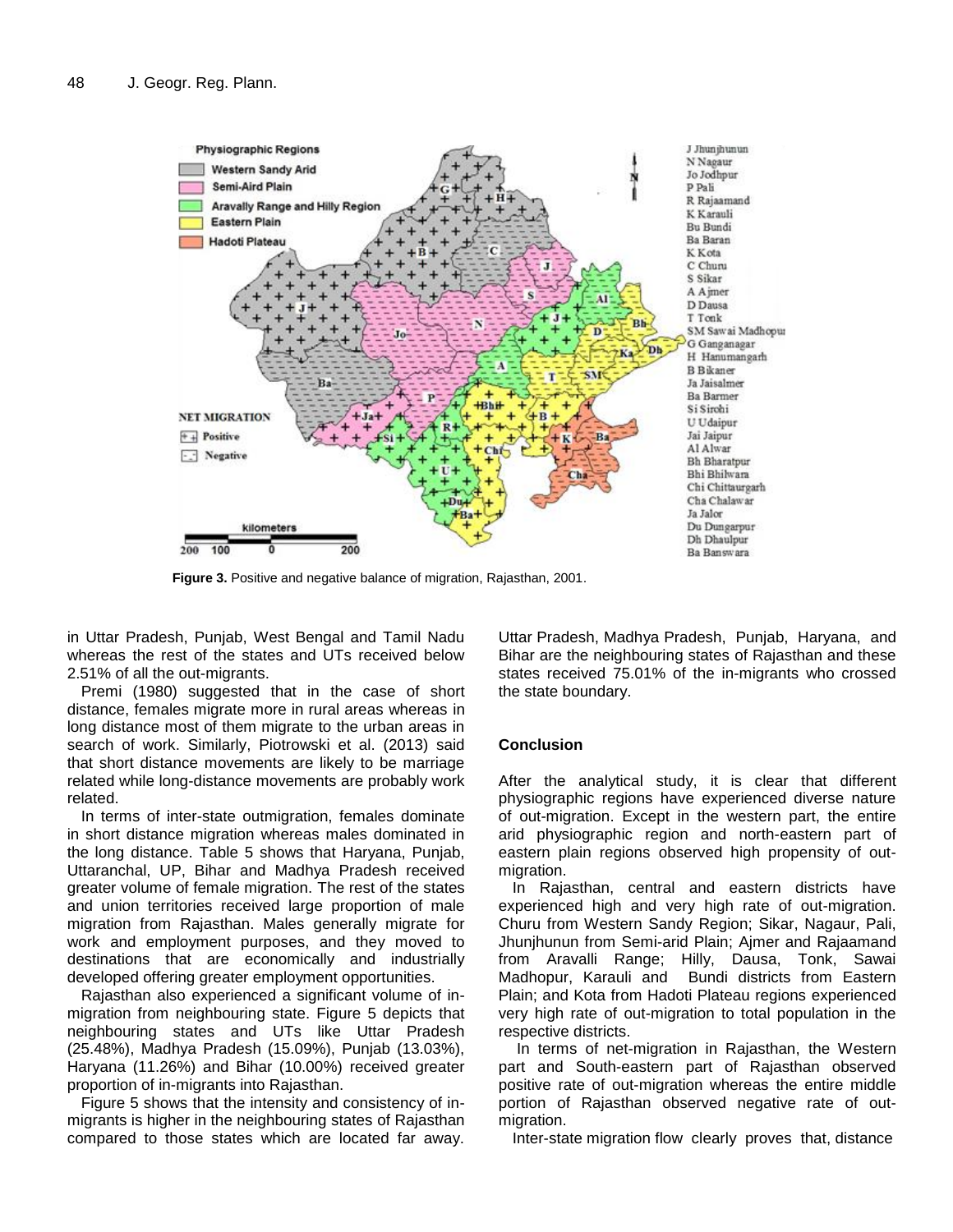

**Figure 4.** Inter-state male out-migration pattern from Rajasthan, 2001.

| <b>Table 5.</b> Male-female destination flow of migration from Rajasthan, 2001. |  |  |
|---------------------------------------------------------------------------------|--|--|

| <b>Migration flow</b> | <b>Place of origin</b> | State and union teritory (Place of destination)                                                                                                                                                                                                                                                                                                                    |
|-----------------------|------------------------|--------------------------------------------------------------------------------------------------------------------------------------------------------------------------------------------------------------------------------------------------------------------------------------------------------------------------------------------------------------------|
| Male dominated        | Rajasthan              | Delhi, Rajasthan, Gujarat, Maharashtra, Andhra Pradesh, Karnataka, Kerala,<br>Tamil Nadu, Jammu and Kashmir, Himachal Pradesh, Chandigarh, Arunachal<br>Pradesh, Nagaland, Manipur, Mizoram, Meghalaya, Chhattisgarh, Daman Dui,<br>Dadra and Nagar Haveli, Goa, Lakshadweep, Sikkim, Tripura Jharkhand, Assam,<br>Orissa, Pondicherry, Andaman and Nicobar Island |
| Female dominated      |                        | Haryana, Punjab, Uttaranchal, UP, Bihar and Madhya Pradesh                                                                                                                                                                                                                                                                                                         |

Source: Census of India, migration table D-2: migrants classified by place of last residence, sex and duration of residence in place of enumeration.

creates little hurdle to migration; if the destination places are economically and industrially developed then distance does not matter. Maharashtra, Delhi, Gujarat, Punjab and Haryana are states that attract large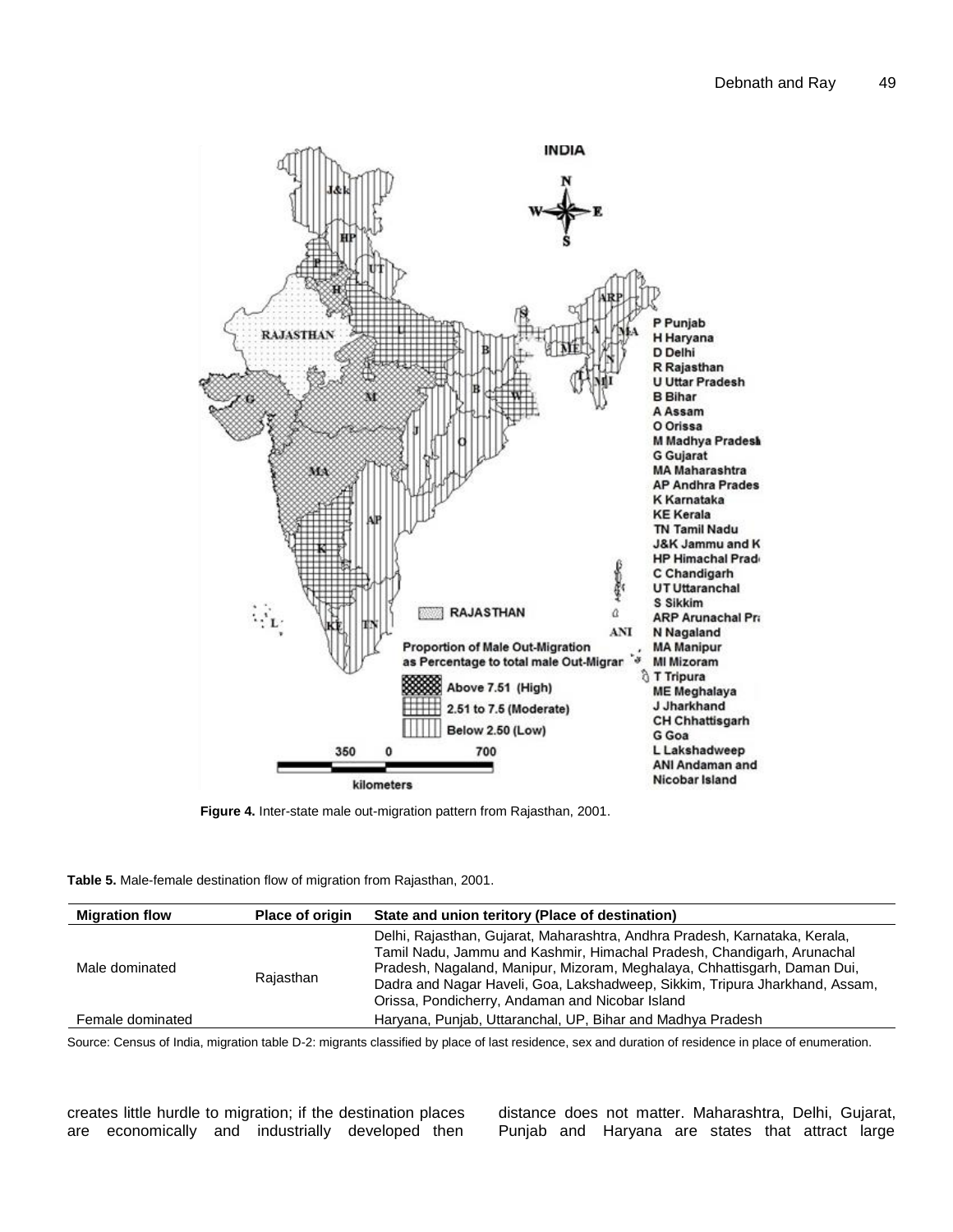

**Figure 5.** Inter-state male in-migration pattern in Rajasthan, 2001.

proportion of migrants from Rajasthan.

#### **CONFLICT OF INTERESTS**

The authors have not declared any conflict of interests.

#### **REFERENCES**

- Andrienko Y, Guriev S (2004). Determinants of interregional mobility in Russia. Economic Transition, 12(1):1-27.
- Battacharya PC (1998). The Informal sector and Rural-to-Urban Migration: Some Indian Evidence. Economic and Political Weekly 33:1255-1262.
- Carroll L (2010). The Pattern of Migration in India and Its Effects. ICE Case Studies, Retrieved on 19th October 2016 from: <http://www1.american.edu/ted/ice/RAJASTHAN.htm>
- Census Atlas (1971). Director of Census Operations, West Bengal, Calcutta.
- Chandna R C (1969). Changes in the Demographic Character of the Rohtak and Gurgaon District: 1951-61: A Geographical Analysis", Unpublished Doctoral Dissertation, Punjub University, Chandigarh.
- Clark WAW (1986). Human Migration. Sage publications, California.
- Depan K (2011). Geography of Rajasthan. Biyani Group of College, Jaipur.
- Dube RS (1974). Population of Rewa Plateau: A Geographical Analysis, Kanpur, Sahitya Ratnalaya, pp. 100-110.
- Gupta M (1993). Rural-urban Migration, Informal sector and Development Policies: A Theoretical Analysis. Journal of Development Economics 41(1):137-151.
- Haberfeld Y, Menaria RK, Sahoo BB, Vyas RN (1999). Seasonal Migration of Rural Labour in India. Population Research and Policy Review 18:473-489.
- Hutton JH (1986). Census of India 1931: With Complete Survey of Tribal Life and Systems. Gian Publishing House, Delhi.
- Joshi H (2008). Human Development Index Rajasthan. Institute of Development Studies, Jaipur, Concept Publishing Company, New Delhi, Retrieved on 12th October 2016 from
- [https://books.google.co.in/books?id=e3FUqVUjJgC&pg=PR3&lpg=PR3](https://books.google.co.in/books?id=e3FUqVUjJgC&pg=PR3&lpg=PR3&dq=Human+Development+Index+Rajasthan) [&dq=Human+Development+Index+Rajasthan.](https://books.google.co.in/books?id=e3FUqVUjJgC&pg=PR3&lpg=PR3&dq=Human+Development+Index+Rajasthan)
- Keshri K, Bhagat RB (2012). Temporary and seasonal migration: